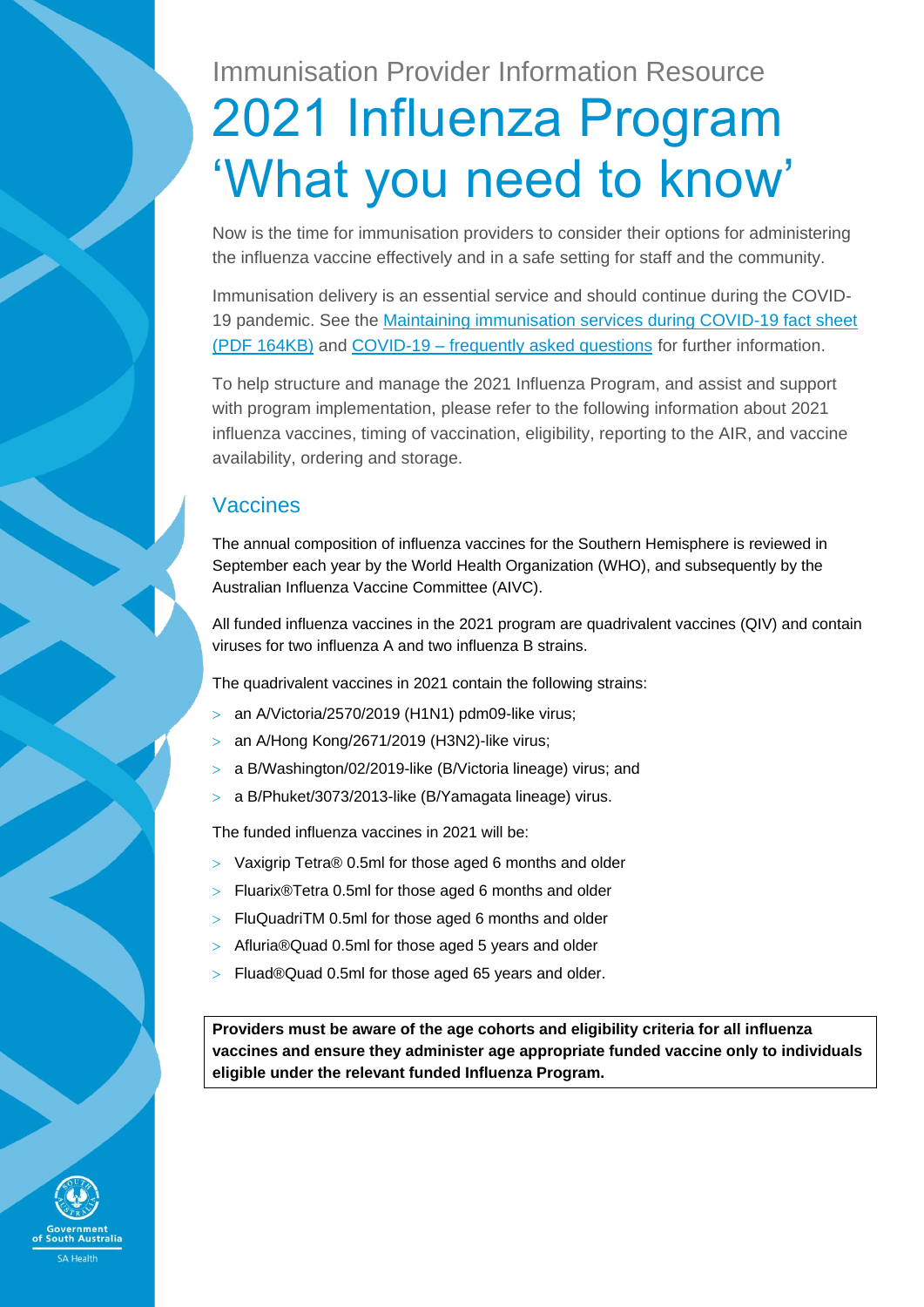# Timing of vaccination

Influenza vaccination is recommended to commence from April, aiming to achieve an optimum level of protection during the peak influenza season, typically June to September for most parts of Australia.

However, influenza case notifications occur throughout the year in South Australia and vaccination should continue to be offered to eligible individuals as long as the vaccine is available.

Revaccination later in the same season is not routinely recommended for individuals who have already received a 2021 influenza vaccine.

**ATAGI Advice on the relative [timing of administering influenza and COVID-19 vaccines](https://www.health.gov.au/resources/publications/covid-19-vaccination-atagi-advice-on-influenza-and-covid-19-vaccines)  [in 2021](https://www.health.gov.au/resources/publications/covid-19-vaccination-atagi-advice-on-influenza-and-covid-19-vaccines) provides the most up to date advice on the recommended interval between an influenza vaccine and a COVID-19 vaccine.**

# Eligible cohorts for the nationally funded influenza program

Annual influenza vaccination is recommended for all people 6 months of age or older to reduce their chances of becoming ill with influenza.

**Funded influenza vaccine should be given only to those in the eligible cohorts listed below due to their increased risk of complications from influenza.**

## **Pregnant women**

All pregnant women are eligible to receive the age appropriate funded influenza vaccine.

Recommendations for vaccination:

- $>$  If a woman has received a 2020 influenza vaccine in her current pregnancy it is recommended to administer a 2021 influenza vaccine.
- $>$  If a woman has received a 2021 influenza vaccine before becoming pregnant it is recommended to administer another 2021 influenza vaccine during pregnancy to protect the unborn child.
- $>$  If a woman has received a 2021 influenza vaccine during pregnancy there is no recommendation to revaccinate with another 2021 vaccine in the same pregnancy.

**Ensure that the vaccine is recorded on the woman's antenatal card as well as the Australian Immunisation Register (AIR).**

## **Aboriginal and Torres Strait Islander people**

Aboriginal and Torres Strait Islander people from 6 months of age are eligible to receive the funded age appropriate influenza vaccine.

Aboriginal and Torres Strait Islander children 6 months to less than 9 years of age should have two doses at least four weeks apart in the first year they receive influenza vaccine.

Only one annual dose is required thereafter for those who have received at least one influenza vaccine in a previous influenza season.

## **Children 6 months to less than 5 years**

All children from 6 months to less than 5 years of age are eligible to receive the funded age appropriate influenza vaccine.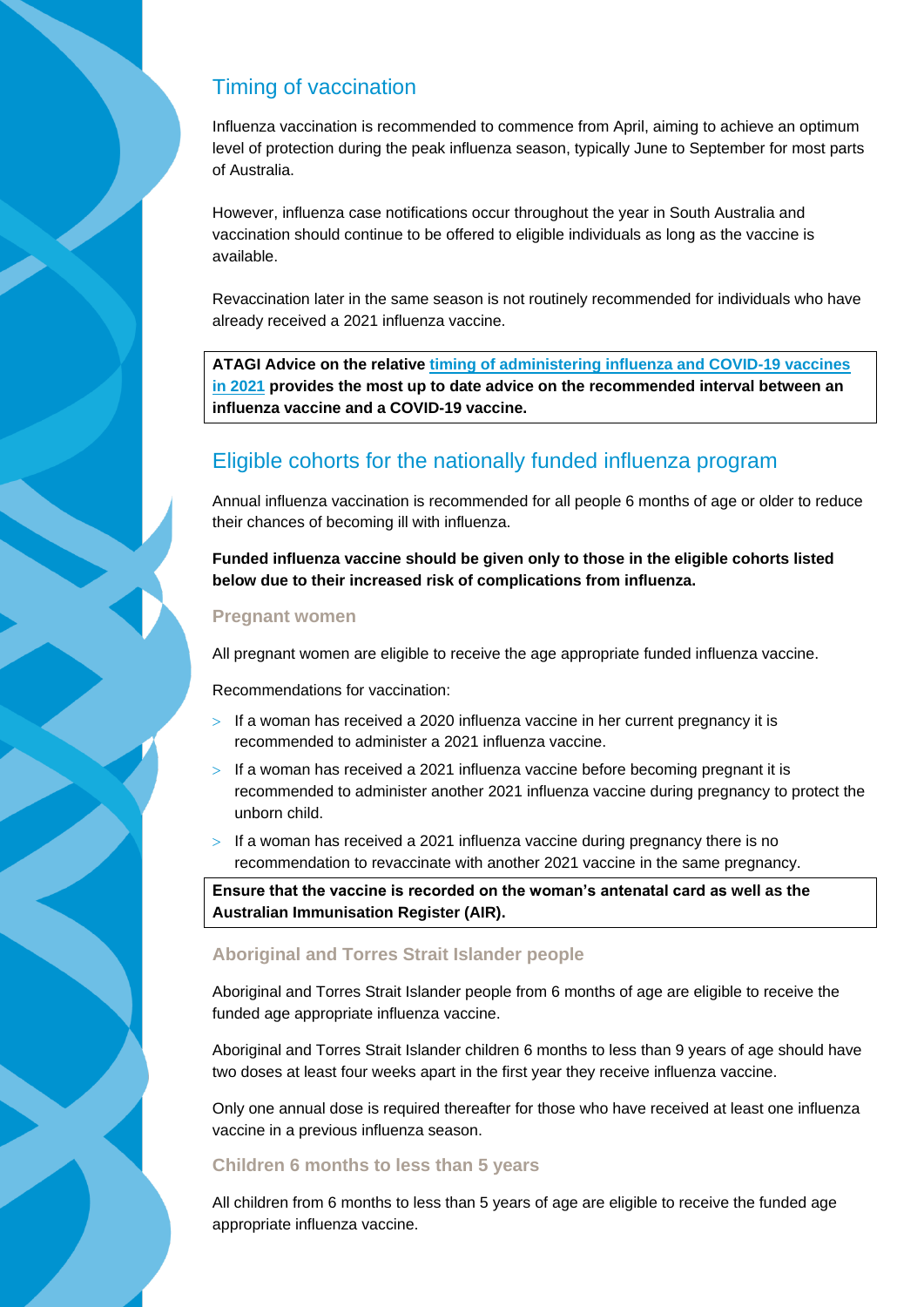Children aged 6 months to less than 9 years should have two doses at least four weeks apart in the first year they receive influenza vaccine.

Only one annual dose is required thereafter for those who have received at least one influenza vaccine in a previous influenza season.

#### **People aged 65 years and older**

All people aged 65 years and older are eligible to receive the funded influenza vaccine.

The Fluad®Quad quadrivalent adjuvanted vaccine is funded and recommended for those aged 65 years and older. This vaccine has been specifically designed to boost the immune response and provide better protection for this age group.

#### **Medically at risk patients**

Individuals from 6 months of age with medical risk factors associated with an increased risk of influenza complications are eligible to receive funded influenza vaccine.

**Family members and contacts of those with medical at risk factors are recommended to have influenza vaccine but are not funded to do so.**

To ensure that all people with eligible medical at risk factors are offered funded influenza vaccine, refer to the list of medical at risk factors on the:

[Annual Funded Influenza Program, 2021 South Australia Schedule](https://www.sahealth.sa.gov.au/wps/wcm/connect/6749e5a9-8a13-4cb3-8683-dbbe15cbd0f2/21006.6+Influenza+Program+Schedule+2021+-+FINAL.pdf?MOD=AJPERES&CACHEID=ROOTWORKSPACE-6749e5a9-8a13-4cb3-8683-dbbe15cbd0f2-nwKCfIx)

Further information about 2021 influenza vaccine recommendations, medical at risk criteria and the National Immunisation Program (NIP) can be found in the:

- [Australian Technical Advisory Group on Immunisation \(ATAGI\) Statement on the](https://www.health.gov.au/resources/publications/atagi-advice-on-seasonal-influenza-vaccines-in-2021)  [Administration of Seasonal Influenza Vaccines in 2021](https://www.health.gov.au/resources/publications/atagi-advice-on-seasonal-influenza-vaccines-in-2021)
- Australian Government Department of Health; [health.gov.au/immunisation](https://www.health.gov.au/health-topics/immunisation?utm_source=health.gov.au&utm_medium=redirect&utm_campaign=digital_transformation&utm_content=immunisation)
- Australian Immunisation Handbook (online), [Influenza chapter](https://immunisationhandbook.health.gov.au/vaccine-preventable-diseases/influenza-flu)

## South Australian state government funded influenza program

#### **People who are experiencing homelessness**

In addition to the nationally funded influenza program, state funded influenza vaccines are available in 2021 to people who are experiencing homelessness if they are not in the eligible cohorts listed above.

The definition of homelessness for this program includes adults and children living in:

- improvised dwellings, tents, or sleeping rough;
- > supported accommodation for the homeless;
- boarding houses or other temporary lodging; or
- > severely crowded dwellings.

It is recognised that many people who are experiencing homelessness will be eligible for funded influenza vaccine under the nationally funded influenza program and if so, should receive an age appropriate nationally funded influenza vaccine.

## Influenza vaccines and egg allergic individuals

- $>$  Egg allergy, even anaphylaxis, is not a contraindication to influenza vaccine.
- $>$  Egg allergic individuals can receive a full dose of age appropriate influenza vaccine.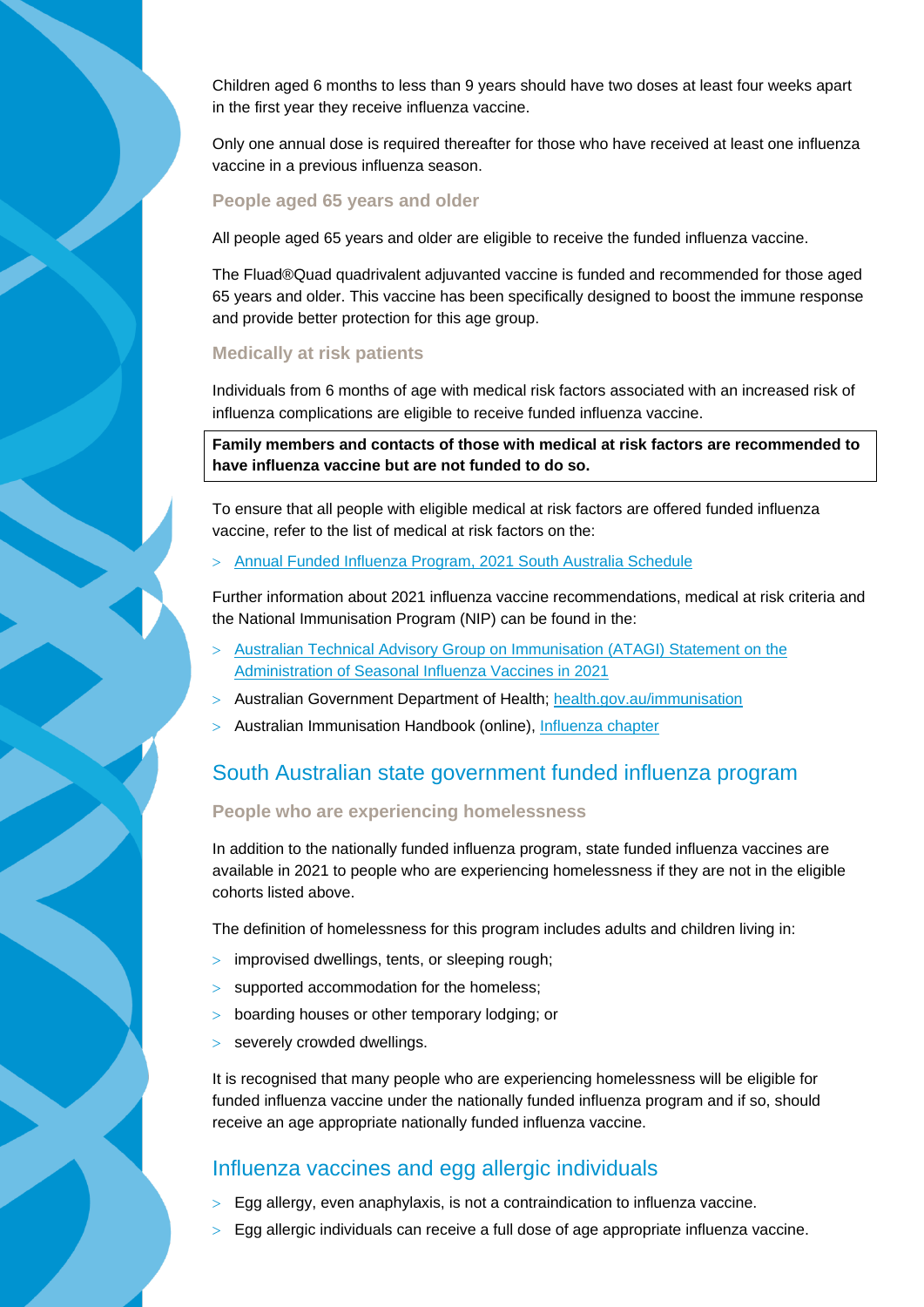Vaccination does not need to occur in a hospital setting.

Before vaccinating egg allergic individuals, providers should refer to the information and recommendations regarding influenza vaccination for egg allergic individuals at:

- Australian Government Department of Health: [health.gov.au/immunisation](http://www.health.gov.au/immunisation)
- $>$  ASCIA Guidelines [Vaccination of the egg-allergic individual](https://www.allergy.org.au/hp/papers/vaccination-of-the-egg-allergic-individual)

## Reporting of influenza vaccines to the Australian Immunisation Register (AIR)

The AIR is a whole-of-life register and accepts reports of vaccinations administered to people of all ages. As of 1 March 2021, it is mandatory for providers to report all administered influenza vaccines to the AIR.

Timely and accurate recording of all administered vaccines to the AIR enables information to be obtained on vaccine uptake and helps prevent program errors.

Influenza vaccines should be recorded as dose 1 each year due to the different vaccine being administered.

## Vaccine availability, ordering and storage

Distribution of funded influenza vaccine will commence when stocks are available, using the existing South Australian vaccine ordering systems and fortnightly delivery schedules.

**Weekly orders of influenza vaccines will be available for 6 weeks from April 12 to assist providers in maintaining appropriate stock levels on a weekly basis. Urgent orders will not be available during this 6 week period.**

It is expected that the first available date for ordering influenza vaccines will be March 26, however:

- $>$  not all vaccines required for each funded category will be available immediately from this date
- $>$  providers will only be able to order the vaccines that are available at the time of placing their order. For example, if only vaccine for those aged 65 years and older is available, this is the only category of influenza vaccine that will be visible on the online vaccine ordering page
- $>$  vaccine for people who are experiencing homelessness who are not eligible under the nationally funded influenza program should be ordered under the 'State' column

**Providers are strongly encouraged to check the Vaccine Distribution Centre (VDC) noticeboard daily at [www.sa.tollhealthcare.com](http://www.sa.tollhealthcare.com/) for updated information regarding influenza vaccine supply and ordering.**

Providers are recommended to manage their vaccine ordering and patient bookings with careful regard to vaccine availability:

- $>$  proactively manage patient enquiries and communications regarding the confirmed time of influenza vaccine availability.
- $>$  plan clinic dates and bookings once vaccine delivery dates are confirmed:
	- $>$  routine orders placed by the usual cut off time for your area will be delivered on your scheduled routine delivery date.
	- $>$  urgent orders will be dispatched on the first available date after the order is received. Urgent orders will be accommodated as soon as possible, however, during peak periods urgent orders may take up to several days to be dispatched from the warehouse.